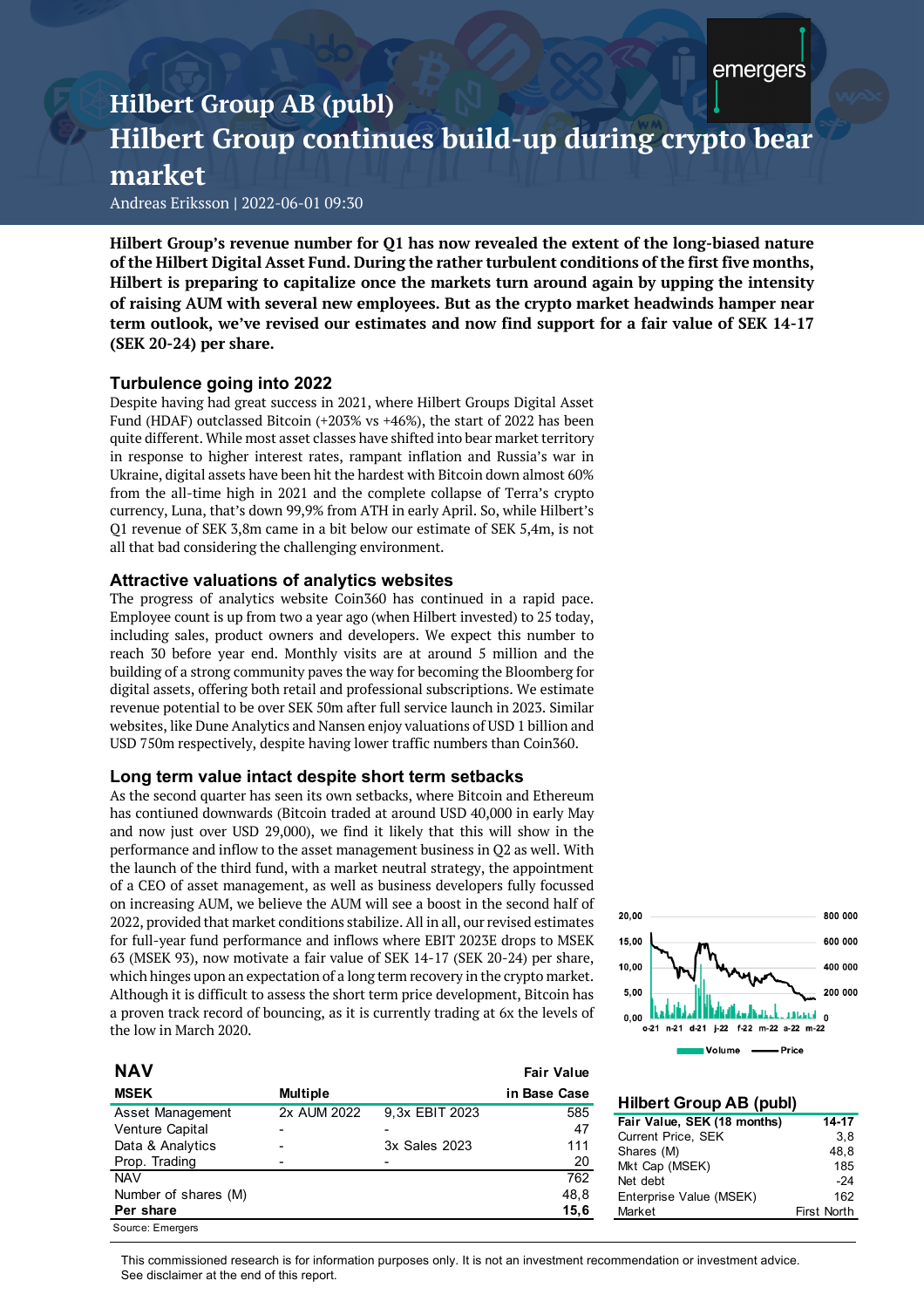## **Wide exposure towards crypto boom on four verticals**

Hilbert Group was founded in 2018 under the name Hilbert Capital as a pure asset manager in cryptocurrencies with quantitative methods as a strategy. The name change to Hilbert Group aims to show that it is now a full-blooded investment company with four verticals, all of which are exposed to digital assets and the market around them. The name Hilbert is a tribute to one of history's greatest mathematicians, David Hilbert. The business is divided into four business verticals.

#### **Asset management**

Hilbert Group currently manages two funds, the first (HDAF) focused on altcoins and the second (HSBF) mainly focused on Bitcoin and Ethereum. All are crypto funds and assets under management (AUM) currently amount to approximately SEK 128 million with earmarked seed financing of the two new funds, which will soon start at an additional approximately SEK 100 million. The company aims to reach SEK 870 million (USD 100 million) in AUM by the end of 2022.

### **Venture Capital**

Hilbert Group intends to invest directly in blockchain and crypto-related companies in mainly four sectors; DeFI (decentralized finance), Blockchain / Smart contract services, Blockchain E-sports and services in general crypto infrastructure. So far, two investments have been made, the site Coin360.com which is 60% owned and overlaps operationally with Data & Analysis, as well as in the crypto investment bank HAYVN and the blockchain company Capchap.

### **Data & Analytics**

The data collected in the asset management's day-to-day operations will be repackaged and resold in a SaaS model, including on the majority-owned site Coin360.com. The goal is to become a Bloomberg for digital assets and the estimated start is by the end of 2022.

### **Prop. trading**

In proprietary trading, the company will manage its own funds through, above all, larger long-term positions in cryptocurrencies. 30-50% of the net profit from asset management is planned to be allocated to the company's proprietary trading.

## **Prognosis and valuation**

### **Low costs compared to revenue potential**

We estimate that total costs will amount to approximately SEK 30 million in 2022. At the same time, we have an expectation of income only from fund fees of SEK 57 million, provided that the market recovers during the year. In addition, there are revenues and expenses in the other operating legs, which at present are still difficult to estimate. Overall, we still see good conditions for double-digit profitability for the 2022 group.

In addition to the price development of the crypto market, the most important triggers for Hilbert will be the inflow of capital to asset management, as well as how quickly they can launch the Data & Analysis service and the new funds. Overall, we expect the company is positioned well to capitalize once the market turn around.

In addition, it is worth mentioning that the crypto market can be difficult to enter as a private investor as the assets are not traded on the most common trading venues. Hilbert now packages this in an easily accessible way and makes it possible for private investors to take part in the company and thus also expose themselves to the crypto market, without owning the digital assets directly.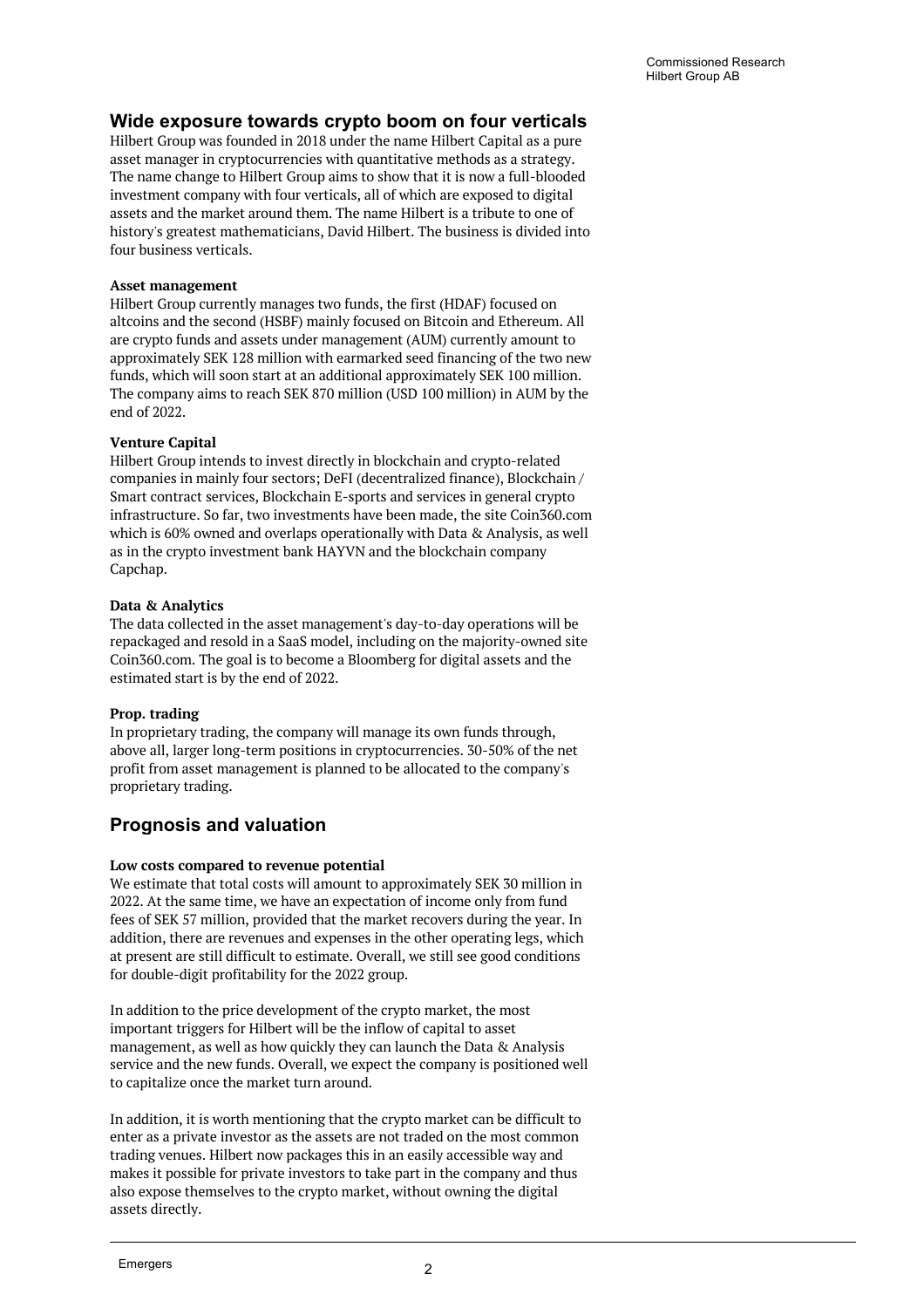## **Sum of the Parts**

| <b>Key Model Assumptions</b>             | in Base Case |
|------------------------------------------|--------------|
| Bitcoin price forecast, 3Y annual change | 50%          |
| AUM 2022                                 | 293          |
|                                          |              |

| <b>NAV</b>           |                 |                | <b>Fair Value</b> |
|----------------------|-----------------|----------------|-------------------|
| <b>MSEK</b>          | <b>Multiple</b> |                | in Base Case      |
| Asset Management     | 2x AUM 2022     | 9.3x EBIT 2023 | 585               |
| Venture Capital      | ۰               |                | 47                |
| Data & Analytics     |                 | 3x Sales 2023  | 111               |
| Prop. Trading        |                 |                | 20                |
| <b>NAV</b>           |                 |                | 762               |
| Number of shares (M) |                 |                | 48,8              |
| Per share            |                 |                | 15,6              |

Source: Emergers

## **Risks**

**Regulatory risks:** There is a risk that regulations may change the playing field for the open and decentralized systems on which the blockchains are based, or similar to the measures implemented in China; a prohibition. However, it does not feel very likely with strong regulations given how developed and widespread the technology has become. Regulations to protect individuals within, for example, DeFi feel more likely, but on the other hand it should not mean bumps in the road for the serious players.

**Market risk:** The company aims to only trade in liquid assets and also without any leverage. In this way, market risks are limited to the extent that they should not be stuck in an undesirable position while they will never have to sell positions to cover margin calls.

**Money laundring:** One of the biggest risks that critics of cryptocurrencies usually cite is that it is not possible to trace the transactions that are made, but it is rather the exact opposite. All transactions are stored in the blockchain and it is possible to identify who has sent how much money to whom, at what time. Hilbert Group also has a dedicated AML Compliance Officer, Money Laundering Reporting Officer and a Deputy Money Laundering Reporting Officer who continuously reviews all deposits to Hilbert Group's funds.

# **Governance**

**Frode Foss-Skiftesvik** is Chairman of the Board of Hilbert Capital. With over 35 years of experience in building successful companies in alternative investments and the banking system where he has managed capital for investors such as Goldman Sachs, Blackstone, New York State, IKEA, SEB, Ericsson, etc. Foss-Skifesvik comes most recently from a chairmanship at Fitzroy Capital , an investment company that invests in both listed and unlisted companies.

**Erik Nerpin** is Chairman of the Board of Hilbert Group. Nerpin is a lawyer from Uppsala University with solid experience in IPOs, M&A and new issues and has been a legal advisor to Pzifer Inc when they bought Pharmacia Group for USD 60 billion, to Ford when they bought Volvo Cars for SEK 50 billion and to several others. large companies.

**Dr. Niclas Sandström** is CEO of Hilbert Group and has over 16 years of experience from investment banking and hedge funds. He has a doctorate in theoretical physics from Chalmers in Gothenburg and has worked at Barclays Capital with financial risk management and at Credit-Suisse First Boston as a quantum analyst.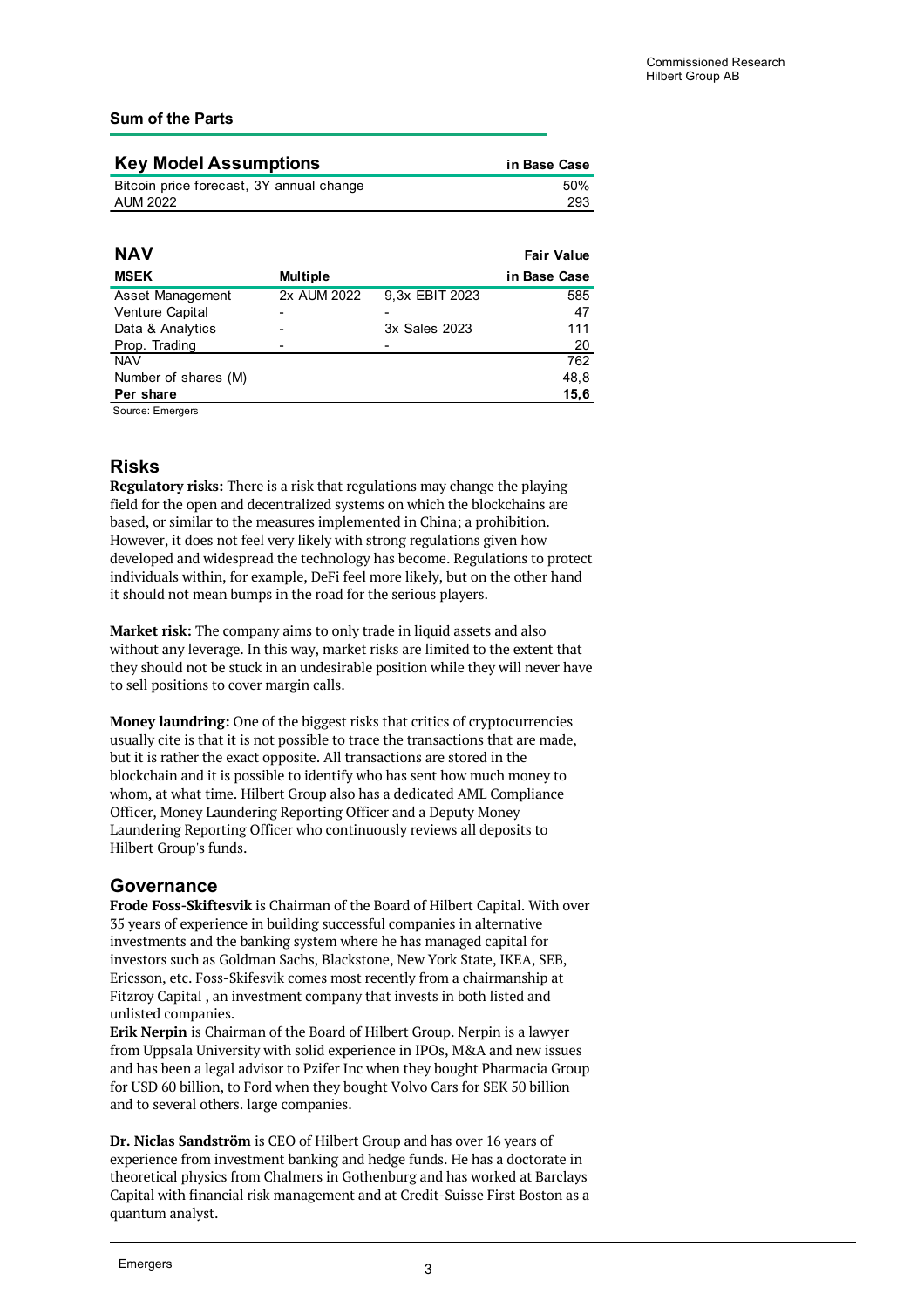**Dr. Magnus Holm** is the CIO (chief investment officer) and co-founder of Hilbert Capital. Holm has created the company's algorithmic trading platform and is an expert in algorithmic trading, statistical models and sentiment analysis. Like Sandström, he also has a doctorate in theoretical physics from Chalmers in Gothenburg.